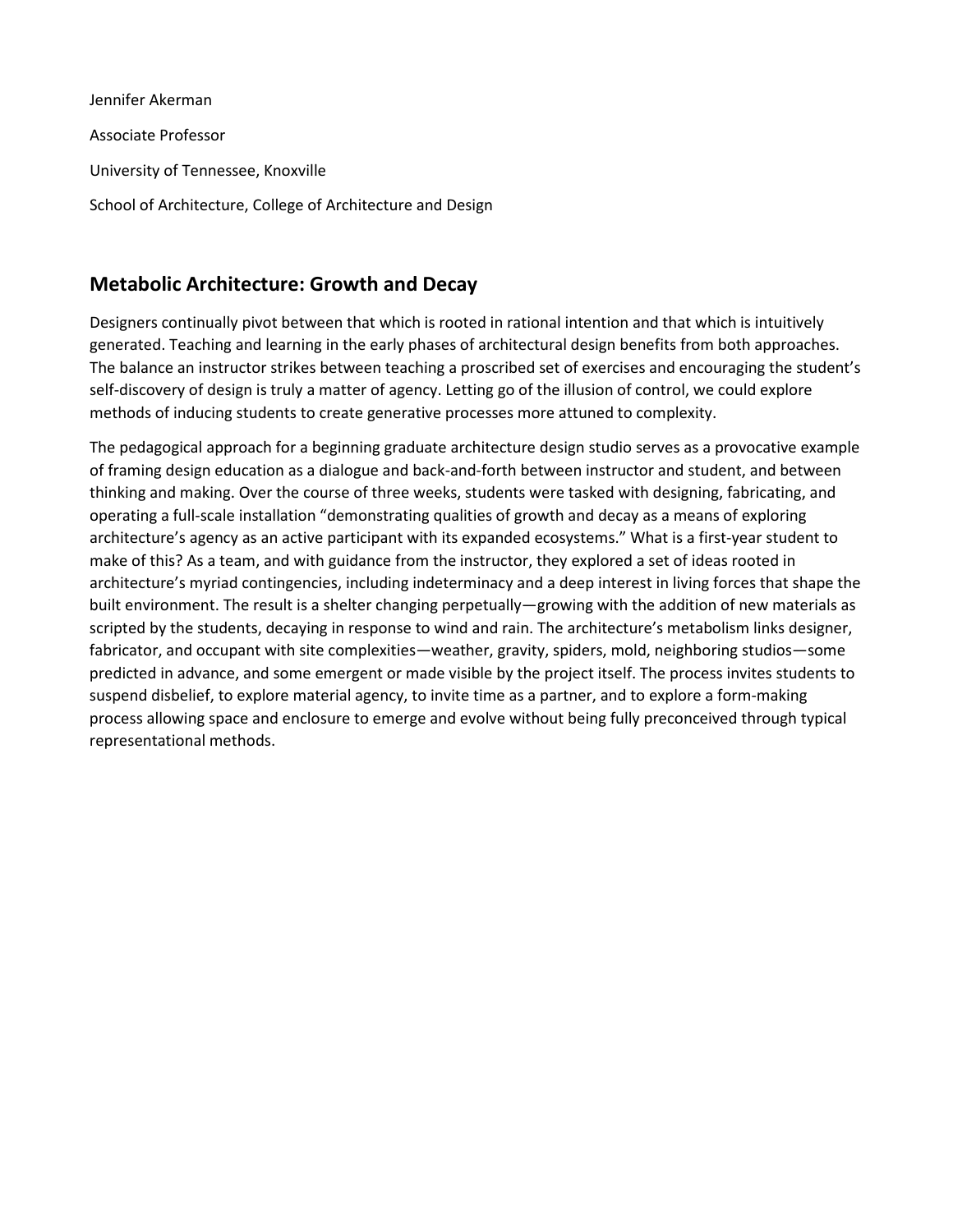

*Scripting a Perpetual Architecture:* Our expectations of performance (already sensitive to how buildings behave post-occupancy) should value the processes of production as being equally significant to the architectural outcome.

*Maintenance Practices:* Designing around materials that actively decay at different rates, the designer/fabricators continually tend to the development of this architecture, which is understood to never be "complete."

*Generating Atmosphere:* Architecture's capacity to constructively engage the atmosphere of its site, and also to actively generate its own influences in the production of atmosphere, are key objectives of this work.

*Material Behavior:* Material research reveals the potential to explore materials actively evolving with the environment on an accelerated timeline.

*Embracing Indeterminacy:* The fabrication and construction process should influence how spatial intentions evolve into the realized structure.